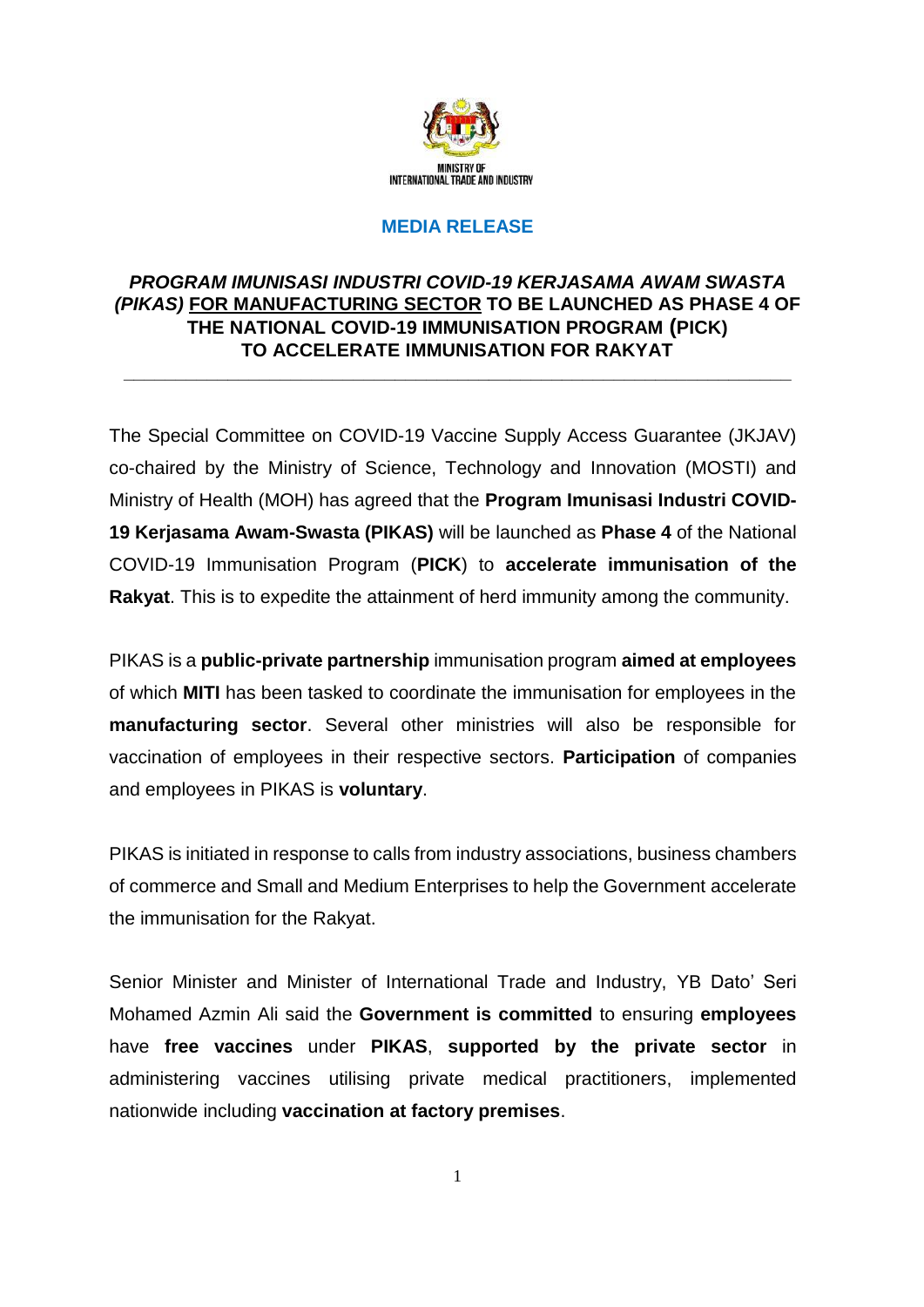Implementation of **PIKAS** will begin on **16 June 2021** with on-site vaccination at designated factories and industrial locations. Companies in critical manufacturing sub-sectors including **electrical and electronics, food processing, iron and steel, medical devices, personal protective equipment (PPE), oil and gas and rubber products including medical glove manufacturing sub-sectors** will be prioritised for vaccination. These sectors are **critical in supporting the supply chain of essential products and services** as well as the construction, maintenance and smooth functioning of **critical infrastructures** including utilities and **public healthcare system**.

**Further to earlier engagements, MITI will conduct additional sessions with industry associations and business chambers of commerce** with regard to coordinating with MITI on the implementation process. MITI has thus far received applications from approximately 500 companies with a total of 106,591 workers to participate in PIKAS. Other companies interested to participate are welcome to submit their applications through their industry associations and business chambers of commerce.

Priority of vaccination of companies will be based on several considerations including company's location in COVID-19 red zones. Companies are subjected to terms and conditions that include **employees having registered with MySejahtera** under PICK. **Employers shall not deduct administration fees paid to the private medical general practitioners and for usage of private-run vaccine administration centres from employee's salary including** in cases where the employee is no longer employed by the company before full immunisation of the employee.

While the vaccination for the most vulnerable groups remains a priority for the Government under PICK and will not be compromised, the implementation of PIKAS is imperative to protect workers against the risk of infection.

# **MINISTRY OF INTERNATIONAL TRADE AND INDUSTRY 12 JUNE 2021**

2